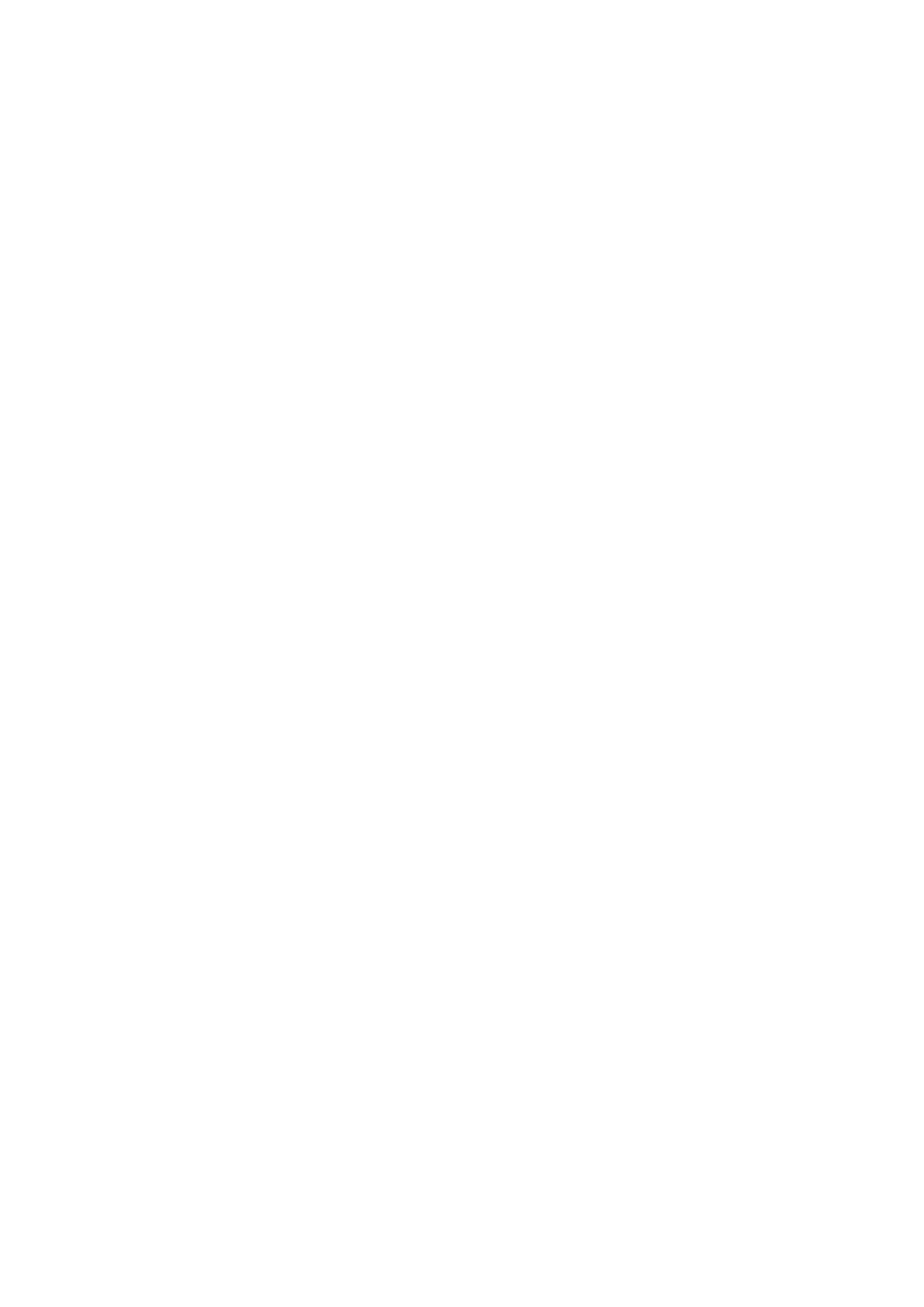

## **1 Welcome**

Chair J Fairey opened the meeting.

### **Motion**

Resolution number PKTPP/2022/107

MOVED by Chairperson J Fairey, seconded by Member F Lai:

## **That the Puketāpapa Local Board:**

**a) note that Chair J Fairey will step aside as the chair for the duration of the Puketāpapa Local Board business meeting on Thursday, 23 June 2022 and note that Deputy Chair J Turner will assume the chair for the duration of the meeting.**

**CARRIED**

Note: Deputy Chair J Turner delivered the welcome message.

## **2 Apologies**

There were no apologies.

# **3 Declaration of Interest**

There were no declarations of interest.

#### **4 Confirmation of Minutes**

Resolution number PKTPP/2022/108

MOVED by Deputy Chairperson J Turner, seconded by Member H Doig:

## **That the Puketāpapa Local Board:**

**a) confirm the ordinary minutes of its meeting, held on Thursday, 16 June 2022 as true and correct.**

## **CARRIED**

## **5 Leave of Absence**

There were no leaves of absence.

#### **6 Acknowledgements**

There were no acknowledgements.

## **7 Petitions**

There were no petitions.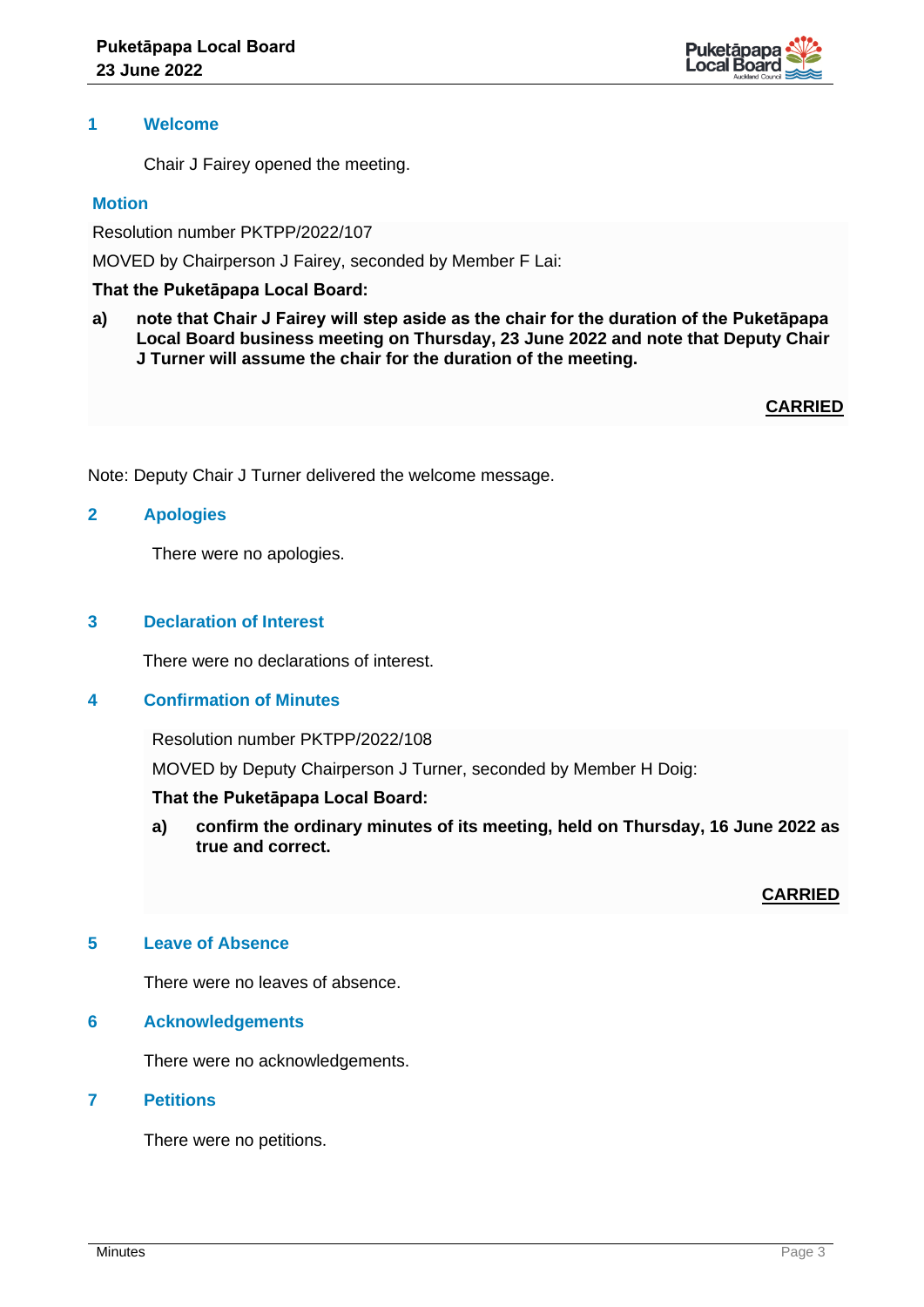

#### **8 Deputations**

There were no deputations.

#### **9 Public Forum**

There was no public forum.

### **10 Extraordinary Business**

There was no extraordinary business.

### **11 Notices of Motion**

Under Standing Order 2.5.1 (LBS 3.11.1) or Standing Order 1.9.1 (LBS 3.10.17) (revoke or alter a previous resolution) a Notice of Motion has been received from Chairperson J Fairey, Seconded by Member H Doig for consideration under item 12.

### **12 Notice of Motion from Chairperson J Fairey - Removal of high voltage power lines and pylons**

Resolution number PKTPP/2022/109

MOVED by Chairperson J Fairey, seconded by Member H Doig:

#### **That the Puketāpapa Local Board:**

- **a) restates its advocacy of many years to support removing the three high voltage power lines, and associated pylons, which run through our community.**
- **b) supports the Transpower plan, in their Auckland Strategy, to remove two of the three high voltage power lines through our community.**
- **c) requests the removal of these two lines be brought forward to work in with the Kāinga Ora development of the Waikōwhai area, to enable good quality intensification and minimise community disruption.**
- **d) requests Transpower look at options for the undergrounding of the third high voltage power line, which runs in part through the Manukau Harbour.**
- **e) notes mana whenua concerns regarding the disturbing of land through undergrounding, and ask that Transpower take particular care to listen to mana whenua views and find ways to address them.**

**CARRIED**

## **13 Adoption of the Puketāpapa Local Board Agreement 2022/2023**

Sara Khan – Local Board Advisor and Hao Chen, Lead Financial Advisor, Financial Strategy and Plan will be in attendance to speak to the report via Microsoft Teams

Resolution number PKTPP/2022/110

MOVED by Member B Shen, seconded by Member H Doig:

## **That the Puketāpapa Local Board:**

**a) adopt the local content for the Annual Budget, which includes the Puketāpapa Local Board Agreement 2022/2023, the message from the chair, and local board advocacy (Attachment A).**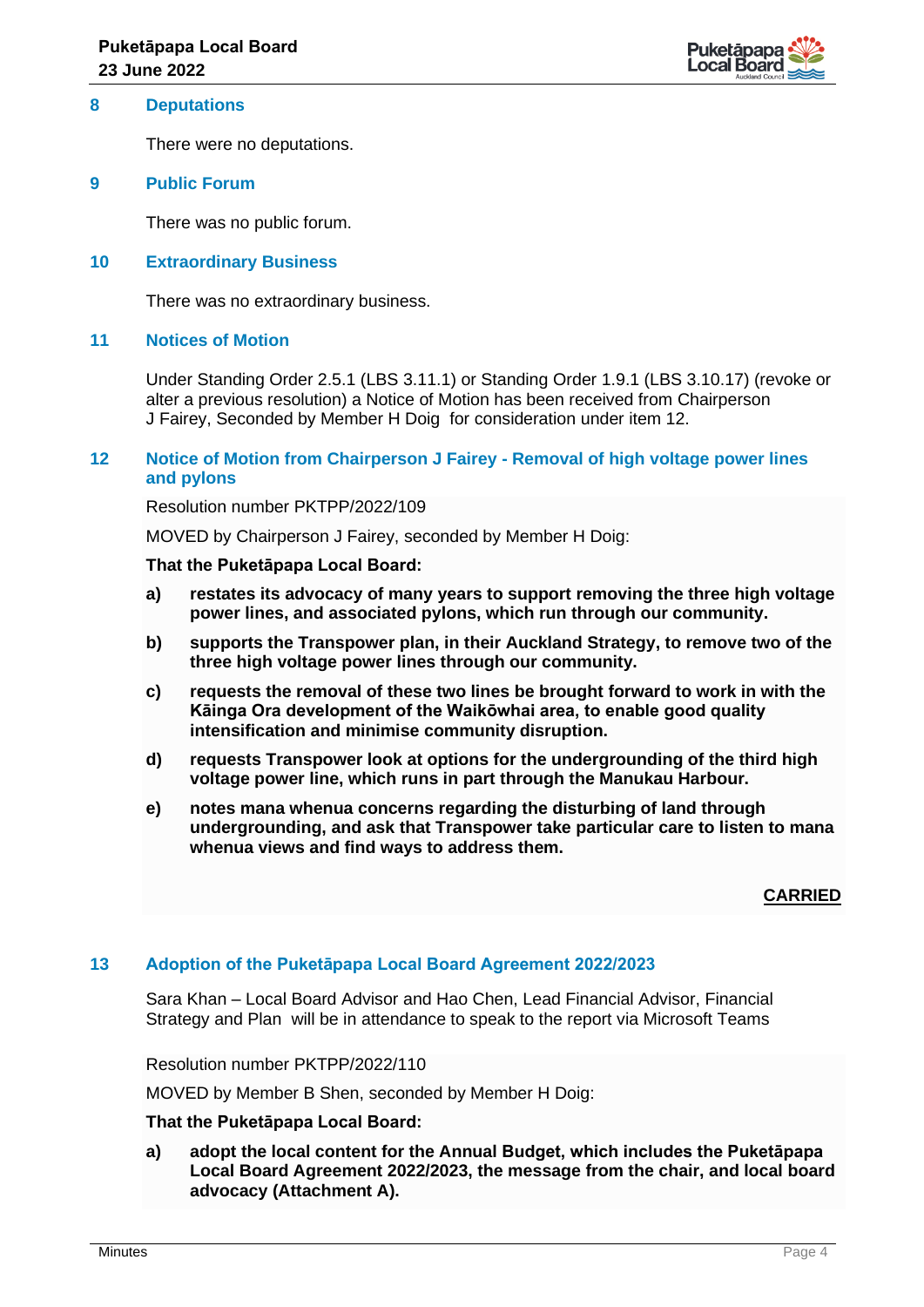

- **b) adopt a local fees and charges schedule for 2022/2023 (Attachment B).**
- **c) delegate authority to the Chair to make any final changes to the local content for the Annual Budget 2022/2023 (the Puketāpapa Local Board Agreement 2022/2023, message from the chair, and local board advocacy).**
- **d) note that the resolutions of this meeting will be reported back to the Governing Body when it meets to adopt the Annual Budget 2022/2023, including each Local Board Agreement, on 29 June 2022.**
- **e) thank Sara Khan and Hao Chen for their attendance via Microsoft Teams.**

**CARRIED**

The Chair adjourned the meeting at 10.13am. The Chair reconvened the meeting at 10.18am.

# **14 Adoption of concept plan for Waikōwhai Park**

Jody Morley, Manager Area Operations, Community Facilities and Thomas Dixon, Parks and Places Specialist, Parks Sport and Recreation will be in attendance via Microsoft Teams.

Resolution number PKTPP/2022/111

MOVED by Member F Lai, seconded by Deputy Chairperson J Turner:

**That the Puketāpapa Local Board:**

- **a) adopt the concept plan for Waikōwhai Park at 8 Waikōwhai Road, Hillsborough as per Attachment A of the agenda report.**
- **b) note that cycling parking is not included on this plan, however this will now be installed. A refresh of the plan could be considered at a later date.**
- **c) thank Jody Morley and Thomas Dixon for their attendance via Microsoft Teams.**

## **CARRIED**

#### **15 Local board feedback on Auckland Transport's Draft Parking Strategy (2022)**

Resolution number PKTPP/2022/112

MOVED by Deputy Chairperson J Turner, seconded by Chairperson J Fairey:

#### **That the Puketāpapa Local Board:**

- **a) provide the following feedback which takes into consideration the communities feedback:**
	- **i) Tiered approach to parking management - Support the tiered approach, noting the inability to provide on street parking for all residents as areas intensify. Requests local board involvement in the development of this process.**
	- **ii) Strategic Transport Network - Support the Strategic Transport Network proposal, noting that feedback from constituents was split evenly on this. Ensuring that road space can be used to transport people effectively is of high importance to the board.**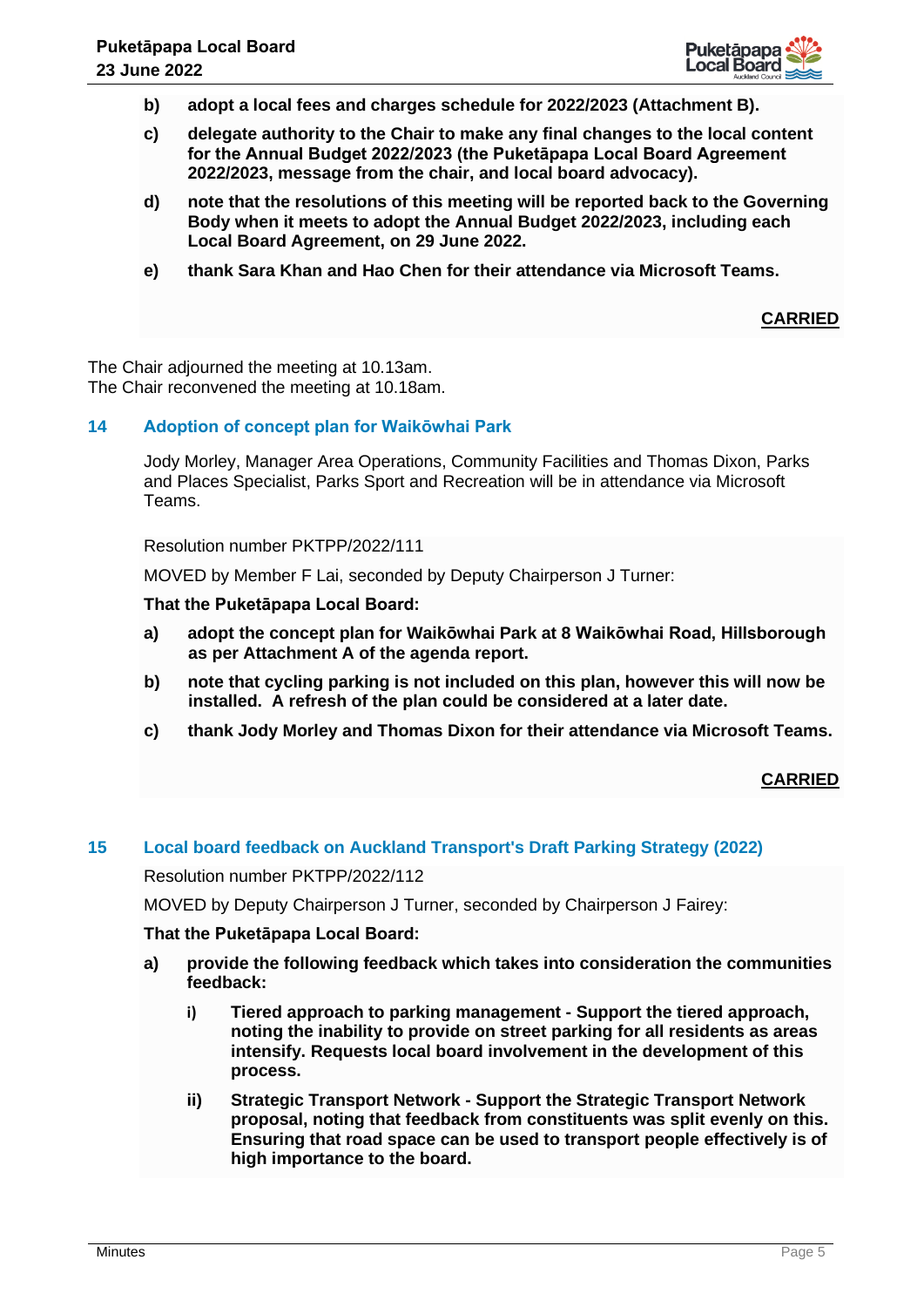

- **iii) Parking Policies**
	- **Group 1 – Provision and approach - Request further consideration be given to the enforcement of illegal parking, with a priority given to parking on the berms and footpath.**
	- **Group 2 – On-street and off-street - Note that the proposed policy retains the ability provided for in the existing policy to manage this parking when it causes safety issues and requests assurance this will take place.**
	- **Group 3 – Specific vehicle classes –**
		- o **Support provision of more types of parking, including investigation of Electric Vehicle parking.**
		- o **Support provision of cycle and scooter parking at PT stations and in every town centre or set of shops.**
		- o **Support more provision for rideshare parking.**
		- o **request that consideration be given to where shared scooters and bikes for hire should be parked in well used areas and pathways, drawing upon the interventions in the city centre and other areas (eg outside the town hall) to prevent shared scooters and bikes from being left in places that cause an obstruction.**
	- **Group 4 – Specific situations –**
		- o **Support working with schools to manage their parking to improve safety for students and parents.**
		- o **Support management of parking for events.**

**CARRIED**

#### **16 Local board feedback on proposed supporting plan changes to accompany the Medium Density Residential Standards and National Policy Statement on Urban Development plan change**

Celia Davison (Manager Planning, Plans and Places was in attendance via Microsoft Teams to speak to the report.

Resolution number PKTPP/2022/113

MOVED by Chairperson J Fairey, seconded by Member E Kumar:

#### **That the Puketāpapa Local Board:**

- **a) note the content outlined in the agenda report relating to the development of draft plan changes and variations to the Auckland Unitary Plan to be considered for notification at the August 2022 Planning Committee meeting together with the Intensification Planning Instrument on Medium Density Residential Standards and implementing Policies 3 and 4 of the National Policy Statement on Urban Development 2020.**
- **b) provide the following feedback as the local board's response to the matters discussed in this report:**
	- **i) Transport:**
		- **support the proposed changes, including addressing access to residentially zoned parking spaces and rear sites to prioritise pedestrian and disability access and safety and to improve access efficiency and convenience for all user groups**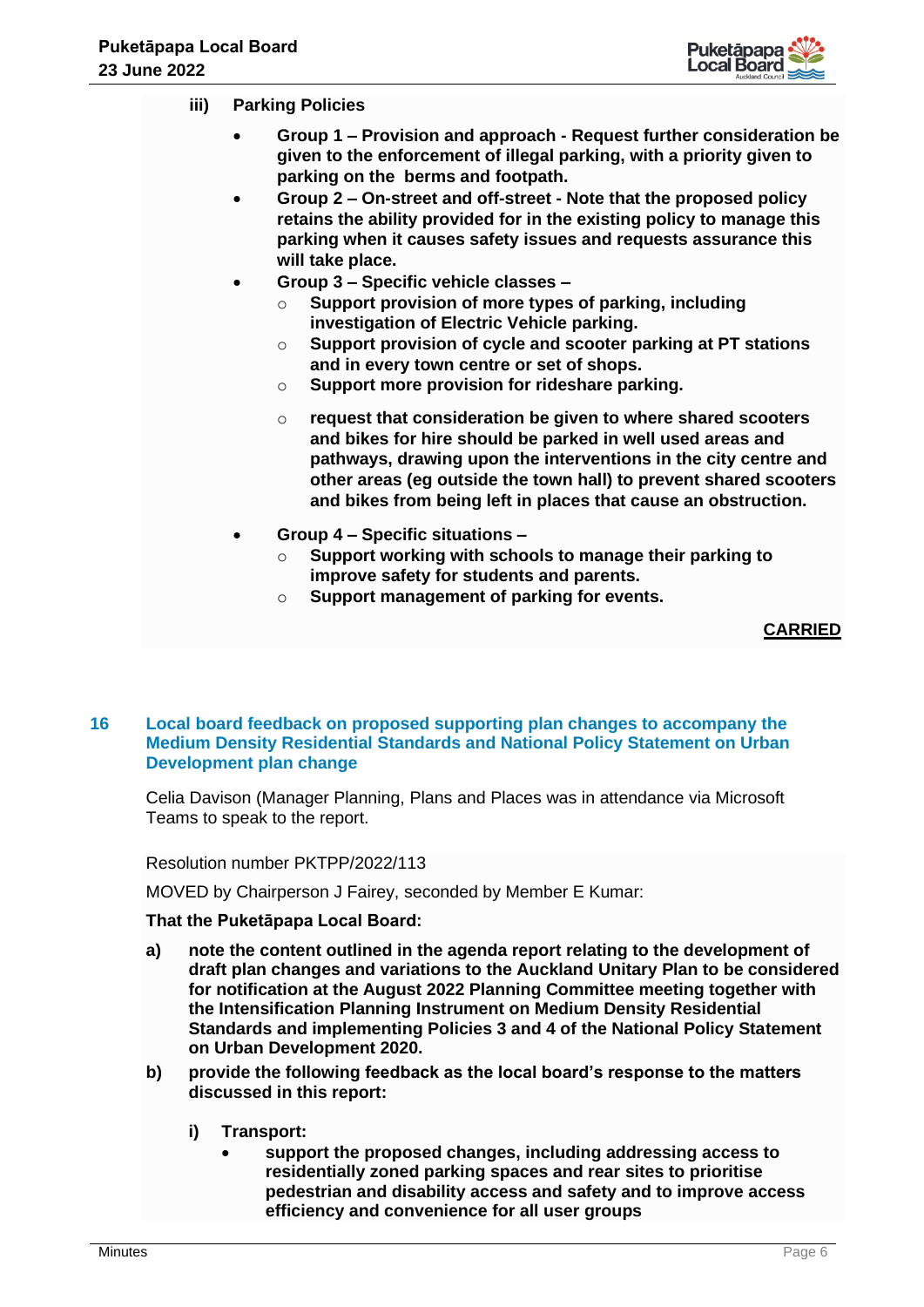

- **not support creating parking minimums for accessible parking/loading vehicles except in large developments with high usage needs**
- **support all developments having available servicing by Auckland Council waste trucks, furniture removal trucks, deliveries, and taxi drop offs and pick ups, acknowledging that this can be allowed through rationing time as well as space**
- **support council consent officers working with Auckland Transport officers to understand how the kerbside can be best used for multiple purposes**
- **support the reallocation of space to ensure kerbside can support a well-functioning city**
- **support some kerbside space in intensifying areas to be allocated for bookable car shares like City Hop.**
- **request consideration for the power capacity for the EV charging with any new provisions.**
- **ii) Notable trees - Schedule 10**
	- **support the proposed changes, particularly those that will add more notable trees which merit inclusion to the schedule**
	- **strongly support protecting existing trees, green corridors, mature trees, and the ecoservice value of trees**
	- **support using setback rules so that space is created in new developments for shade trees that benefit footpath users**
	- **support budgets and planning which ensure decent public social infrastructure including green spaces and trees**
	- **request that Puketāpapa be prioritised in the next iteration of the notable tree scheduling noting the lack of scheduled trees in the local board area.**
- **iii) Historic heritage - Schedule 14**
	- **support the proposed changes, noting that none of the areas identified are in the Puketāpapa Local Board area.**
- **c) thank Celia Davison for her attendance via Microsoft Teams.**

## **CARRIED**

## **17 Consideration of Extraordinary Items**

There was no consideration of extraordinary items.

10.40am The Chairperson thanked Members for their attendance and attention to business and declared the meeting closed.

> CONFIRMED AS A TRUE AND CORRECT RECORD AT A MEETING OF THE PUKETĀPAPA LOCAL BOARD HELD ON

**DATE:**.........................................................................